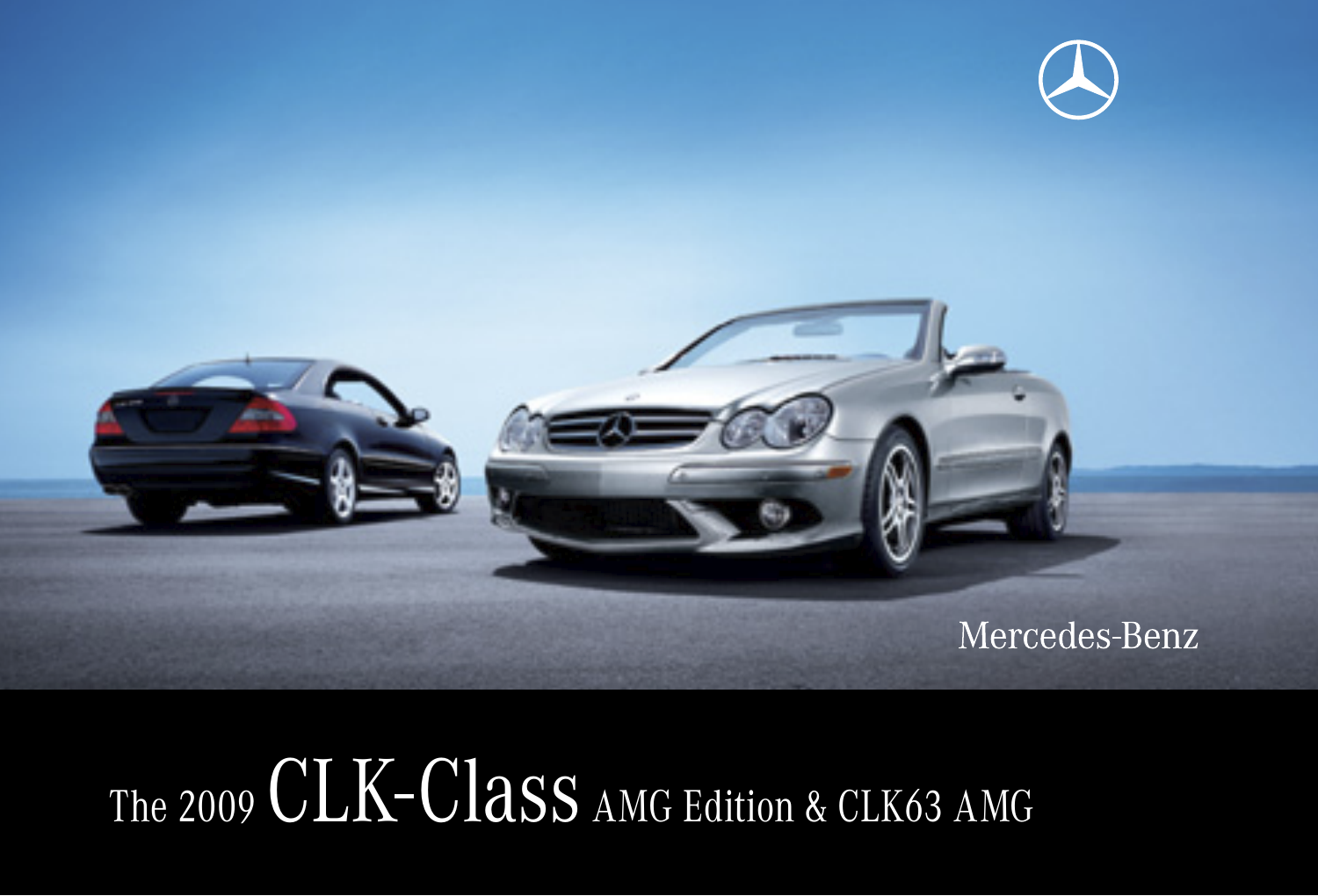

## **THE CLK-CLASS AMG EDITION ADVANTAGE**

Resistance is futile. With enticing extras such as black sport leather upholstery, Burl Walnut high gloss wood trim and \$5,200 of premium upgrades included in the standard price, the CLK-Class AMG Edition is everything you've dreamt of and more. However, don't wait. Ownership opportunities are limited and these additional luxury features below are only available for a limited time.

#### • KEYLESS-GO1

- Offering the ultimate in convenience, KEYLESS-GO enables you to lock, unlock, start and stop your vehicle without the bother of having to remove the "key" from your pocket.
- Ready to hit the road? Simply press the start button and off you go!

## • Superior Music and Sound:

- Enjoy the high performance harman/kardon® LOGIC7® surround sound system with digital surround sound, amplifier, and optimal loudspeaker configuration. Also included is an MP3 compatible 6-Disc CD changer and SIRIUS Satellite Radio?
- Active Bi-Xenon headlamps with headlamp washers
- Turns night into day for superior visibility, regardless of weather or season.
- Enhances illumination of the road on bends by up to 90%.
- Cornering Lights
- Provides significantly improved illumination of the road into which your vehicle is turning, helping you to identify pedestrians and potential obstacles much earlier.

#### • PARKTRONIC

- Makes parking and manoeuvring in and out of tight spots easier by monitoring your front and rear while the vehicle is in motion and displaying how close you are to a detected obstacle.
- TeleAid Emergency Calling System<sup>3</sup>
- Ascertains the severity of the accident and links with the nearest emergency call centre.

'Standard on the CLK550 AMG Edition models. Available as an option on the CLK350 AMG Edition models. <sup>2</sup>© 2008 SIRIUS Satellite Radio Inc."SIRIUS," the SIRIUS og logo and related marks are trademarks of SIRIUS Satellite Ra Complimentary 6 months of service included. Monthly subscription required for service thereafter. <sup>3</sup>Subscription is required for service to be active. TeleAid operates only where cellular and Global Positioning System cov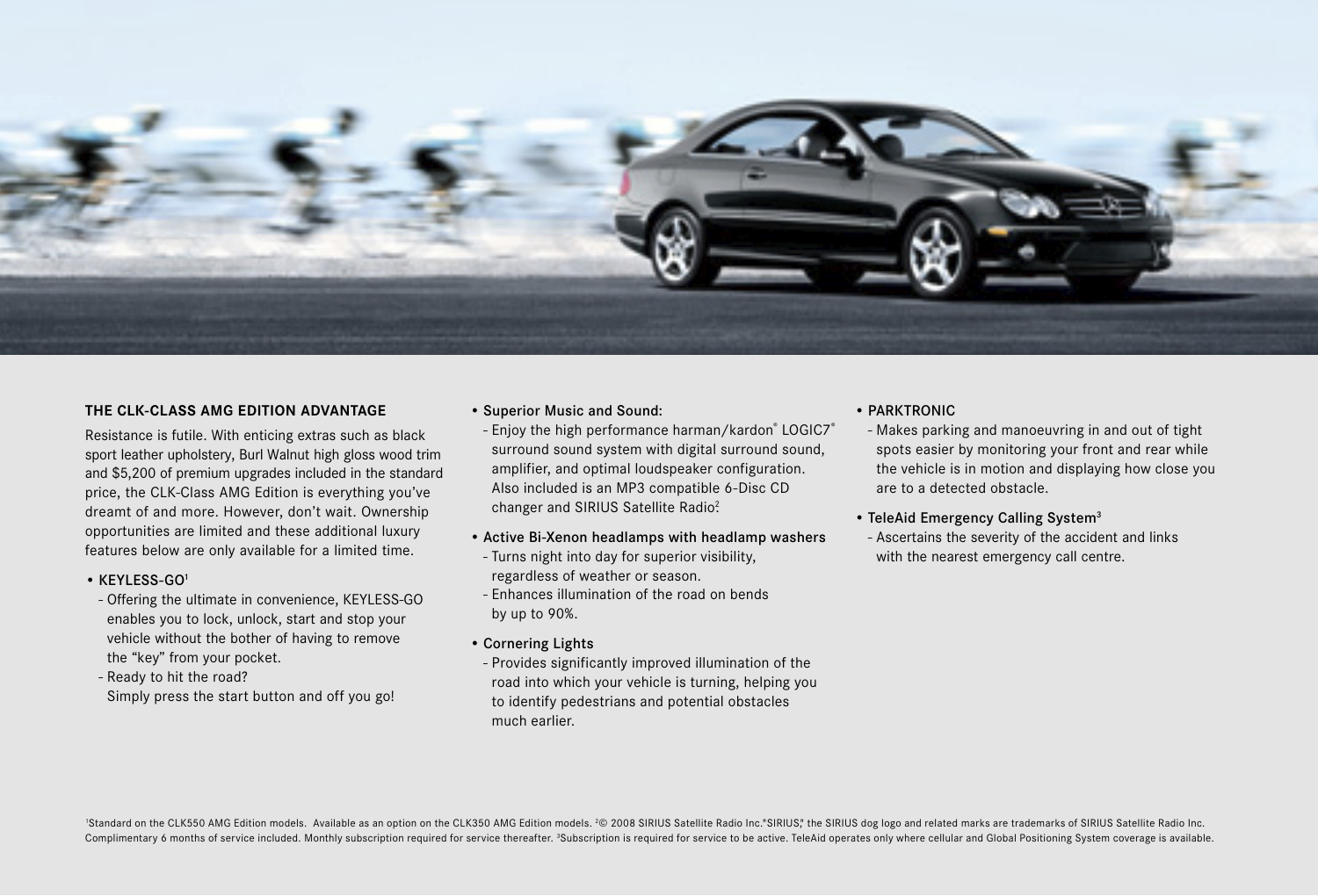# Miles away from mediocrity

Ravishing looks. Exquisite comfort. And the power to blister the pavement. There are endless reasons to covet the CLK-Class AMG Edition. In addition take advantage of \$5,200 in additional premium features that you'll enjoy at no added cost. Here are just a few of the highlights that make this model so mesmerizing. So completely irresistible.

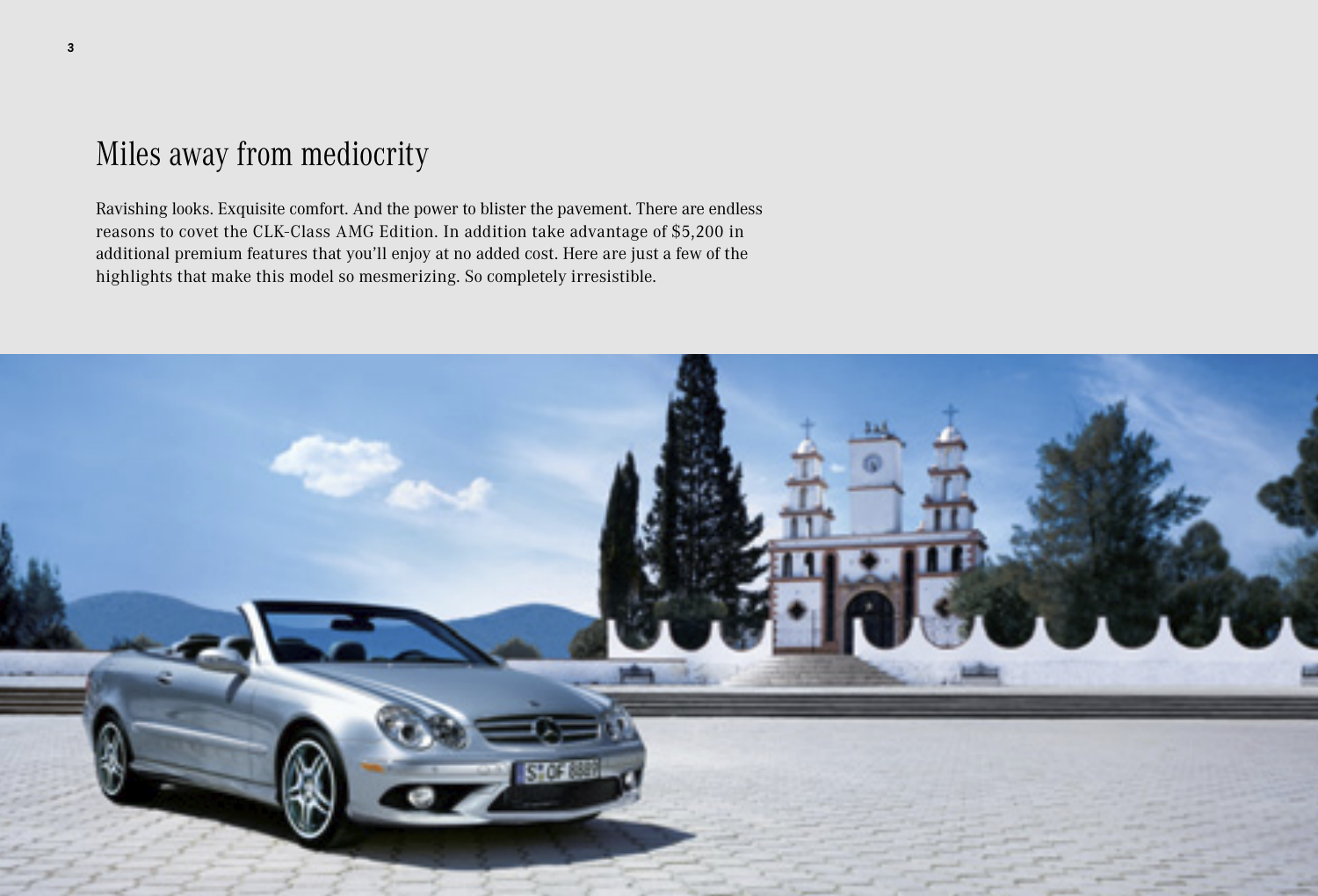

### **IMPECCABLE STYLE**

Feast your eyes on the CLK-Class AMG Edition. Take a moment to appreciate the aggressive AMG styling and that striking window silhouette. You'll notice there is no B-pillar – giving it its stunning sidelines and ensuring an unimpeded view of everything – including the road. You'll also appreciate the assertive AMG body styling, including front apron and air dam, flared side skirts and rear apron, and AMG trunk lid spoiler. From first glance, it's apparent that the CLK-Class AMG Edition is not for the trend-follower or faint of heart. It is, rather, styled with substance, radiating poise and assurance.

#### **IRRESISTIBLE COMFORT**

Captured your eye? Climb in and let it win your heart. Inside, we've created a world of lavish style and refined luxury with our dual-zone THERMATIC automatic climate control system<sup>1</sup> that adjusts the heating and cooling to keep you continuously comfortable. The CLK550 AMG Edition and CLK63 AMG are equipped with the upgraded THERMOTRONIC automatic climate control system to monitor sunlight intensity and moisture, while a sophisticated air filter removes dust and pollen. The fully electric, insulated soft-top on our Cabriolet models easily opens and closes in around 20 seconds. Our intuitively designed instrument panel, fine leather upholstery and climate-comfort front seats<sup>2</sup> will also impress. All in all, its interior appeals to all the senses.

#### **UNRIVALLED ENGINEERING**

Not only is the CLK's engine power impressive, its smoothness of ride is matched only by its agility. Take an exhilarating test drive and experience the full force of either its V-6 268 hp — or V-8 382 hp engine. With the Coupe, you can achieve 0 to 100 km/h in 5.2 seconds. The CLK-Class AMG Edition is also fitted with the 7G-TRONIC 7-speed automatic transmission for shorter and quicker shifts, leaving you in the best gear for any situation. Combine this with the modified springs, shock absorbers and torsion bar to allow for sportier driving styles without sacrificing comfort for you and your passengers. On the CLK63 AMG the 7G-TRONIC 7-speed automatic transmission includes AMG SPEEDSHIFT enhancements, letting you change gears 35% faster via aluminium gearshift paddles mounted to the steering wheel. Sheer bliss.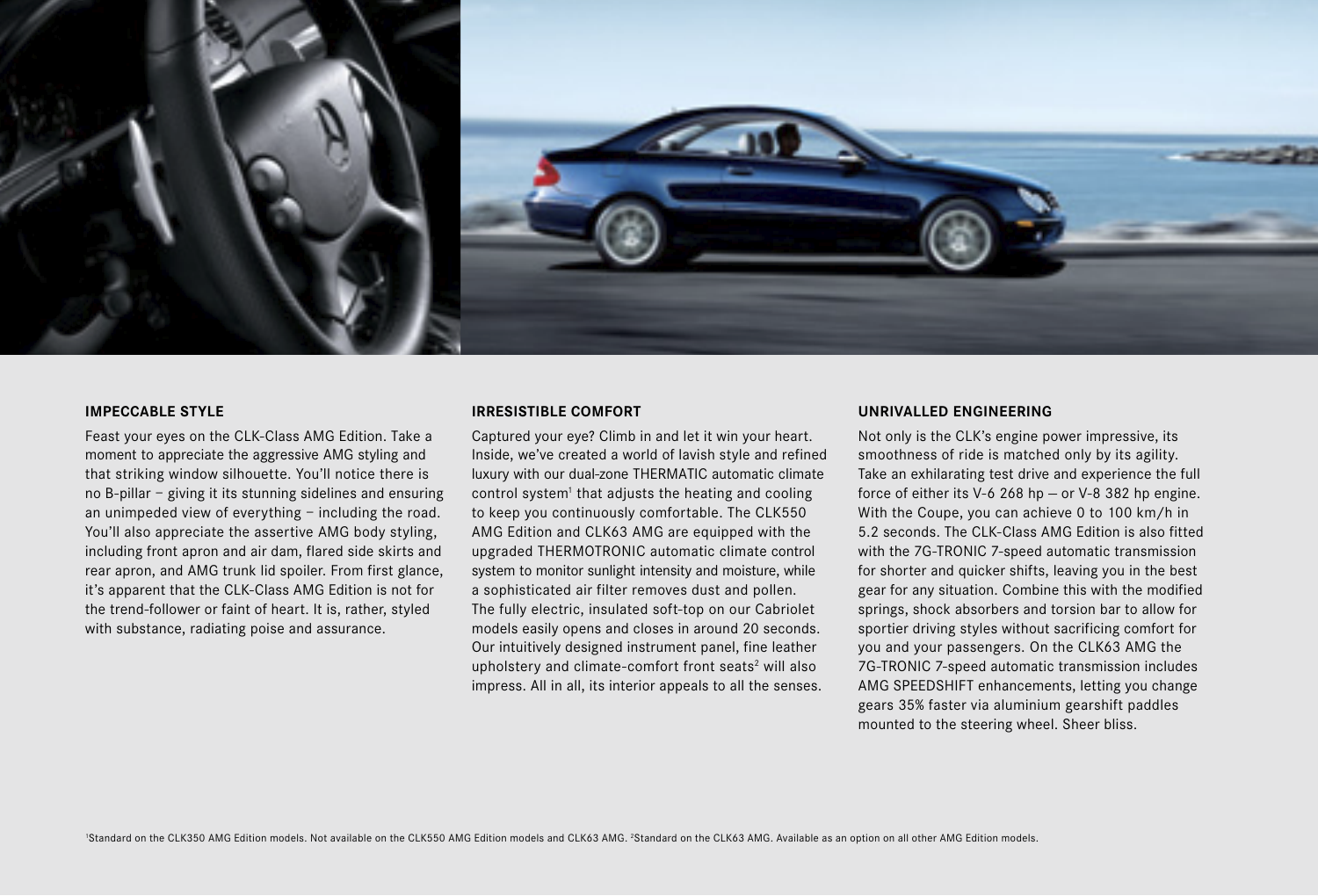# Meet the decathlete of the CLK-Class family.

The CLK63 AMG is a world-class sprinter, accelerating from a stand still to 100 km/h in just 4.7 seconds, courtesy of its hand-built 6.3 litre V-8 engine that produces 475 hp and 465 lb-ft of torque. There's a high-performance composite braking system to go along with a performancetuned suspension. And the athletic build? It comes from the dynamic AMG Styling Package, including a sport exhaust with dual chrome tailpipes and AMG 18" 5-spoke wheels on staggered performance tires! Definitely one for the record books.

## **THE DETAILS WILL SET YOUR HEART RACING.**

Pure power is nothing without refinement. Luxuriate in the ultra-luxurious AMG Nappa leather upholstery with soft Nubuck inserts, in your choice of rich Black or refined Basalt grey. Then sit back as the AMG sport seats cradle you and your front passenger with additional side bolsters in tight corners. An ergonomically designed sport steering wheel with shift paddles puts the reins of the engine in your hands. The specially crafted AMG instrument cluster with its AMG-exclusive menu includes a lap-bettering RACETIMER function – so you can track your own personal best. We've even finished the interior with brushed stainless steel door sills and gas and brake pedals. So even when you put your foot down, you'll do it with exceptional style.

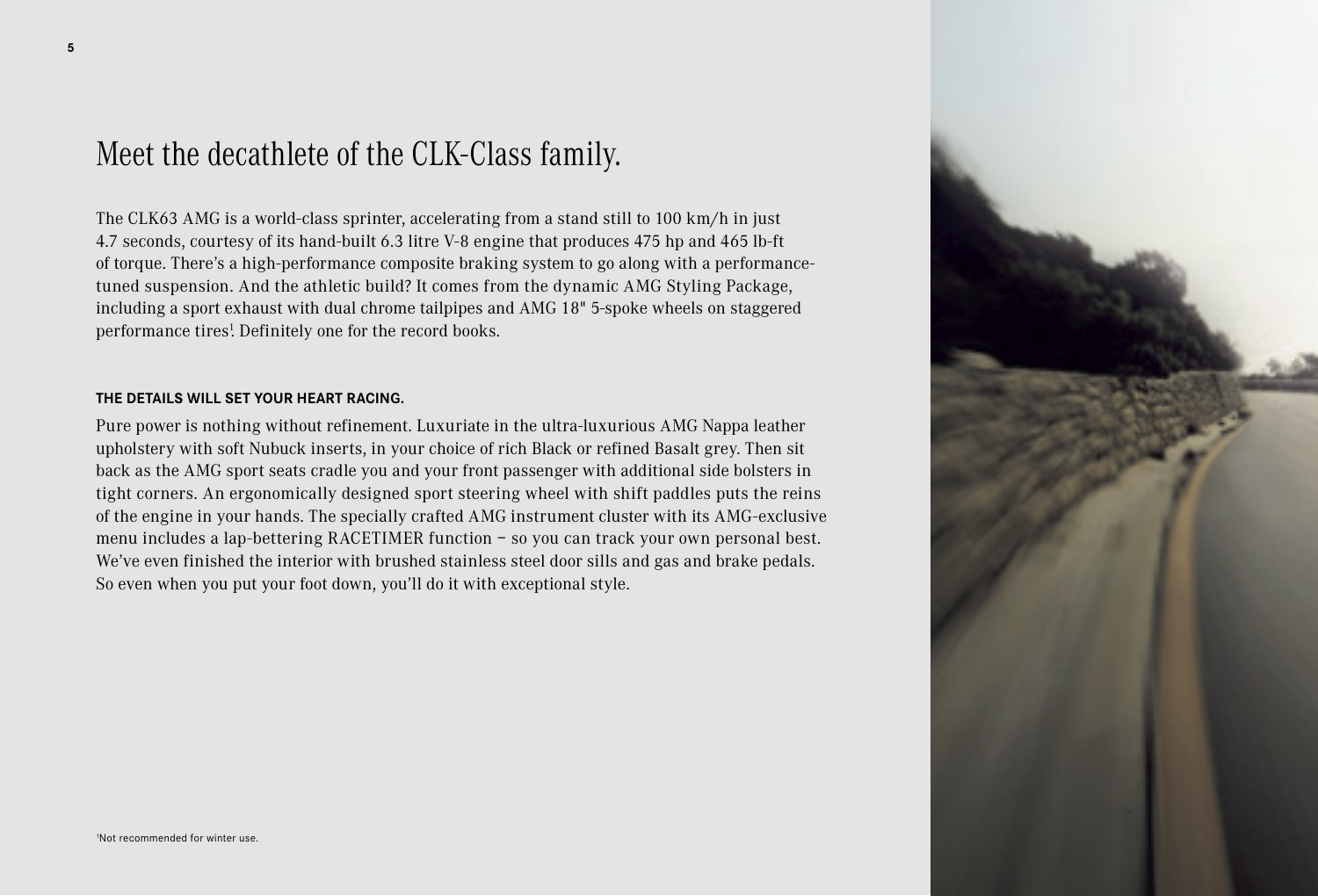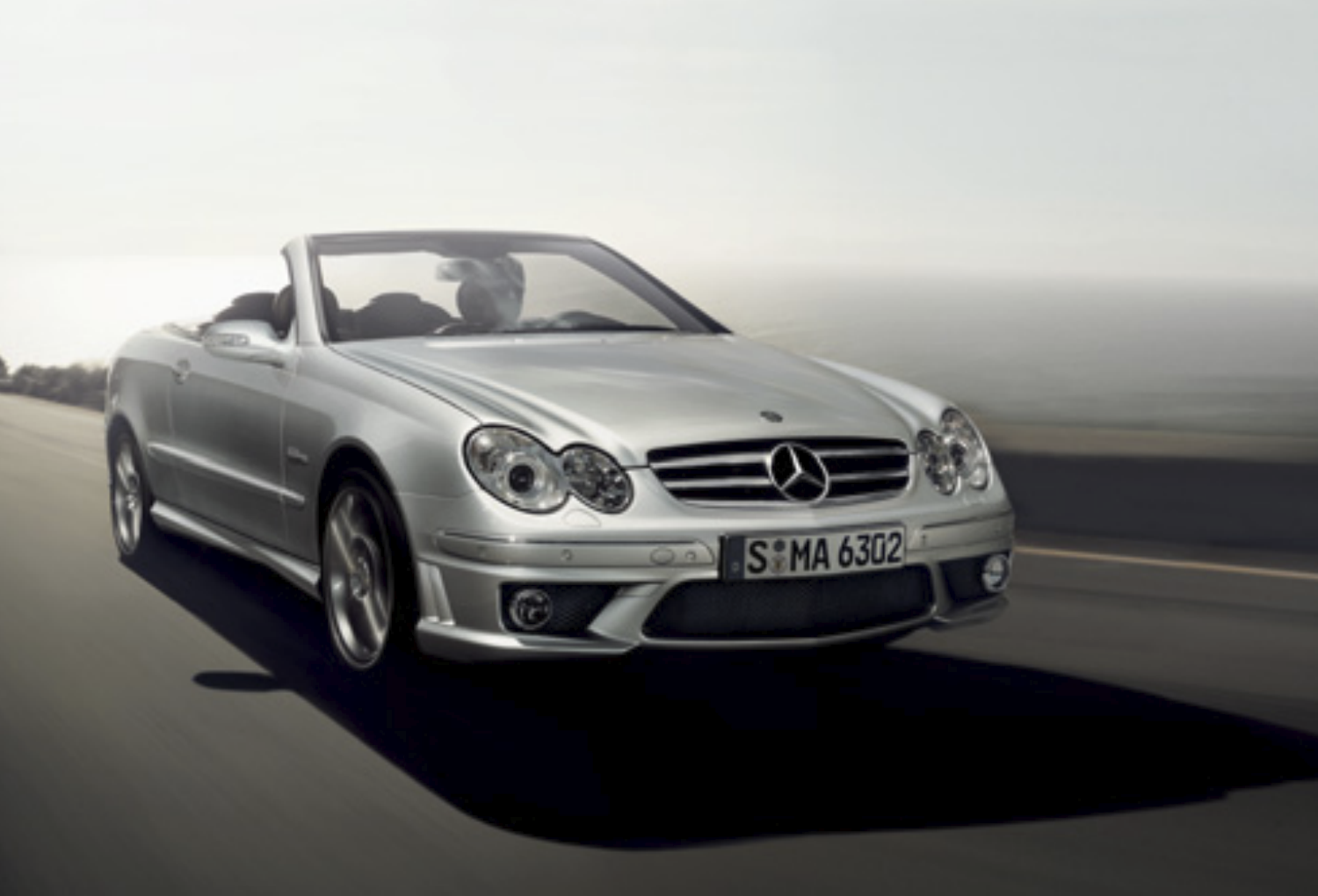# Personal expression is everything.

The ultimate finishing touch is how you combine beautiful paint finishes with luxurious leather interiors. So carefully consider the perfect combination for your dream vehicle. Choose from a sophisticated palette of solid and metallic paint colours. All of which benefit from a scratch-resistant clear coat that guards them against the weather and driving conditions. So your perfectly coordinated CLK-Class AMG Edition will stay as sensationally head-turning as the day you brought it home.

|                       | LEATHER | Black          | Pebble Beige   | Basalt Grey            | WITH NUBUCK INSERTS <sup>2</sup><br>AMG NAPPA LEATHER | Black       | Basalt Grey            |
|-----------------------|---------|----------------|----------------|------------------------|-------------------------------------------------------|-------------|------------------------|
| <b>SOLID PAINT</b>    |         |                |                |                        |                                                       |             |                        |
| Calcite White         |         | $\bullet^1$    | O <sup>1</sup> | $\bullet^!$            |                                                       | ∸'          | $\bullet$ <sup>1</sup> |
| <b>METALLIC PAINT</b> |         |                |                |                        |                                                       |             |                        |
| <b>Obsidian Black</b> |         | $\blacksquare$ | $\blacksquare$ | $\bullet$ <sup>1</sup> |                                                       | -'          | ~'                     |
| <b>Iridium Silver</b> |         | $\bullet^1$    | O <sup>1</sup> | O <sup>1</sup>         |                                                       | $\bullet^1$ | O <sup>1</sup>         |
| Palladium Silver      |         | $\bullet^1$    | O <sup>1</sup> | O <sup>1</sup>         |                                                       |             | O <sup>1</sup>         |

# **SOLID PAINT**



650 Calcite White

## **METALLIC PAINT (OPTIONAL)**



197 Obsidian Black



775 Iridium Silver



792 Palladium Silver

• Recommended combination • O Possible combination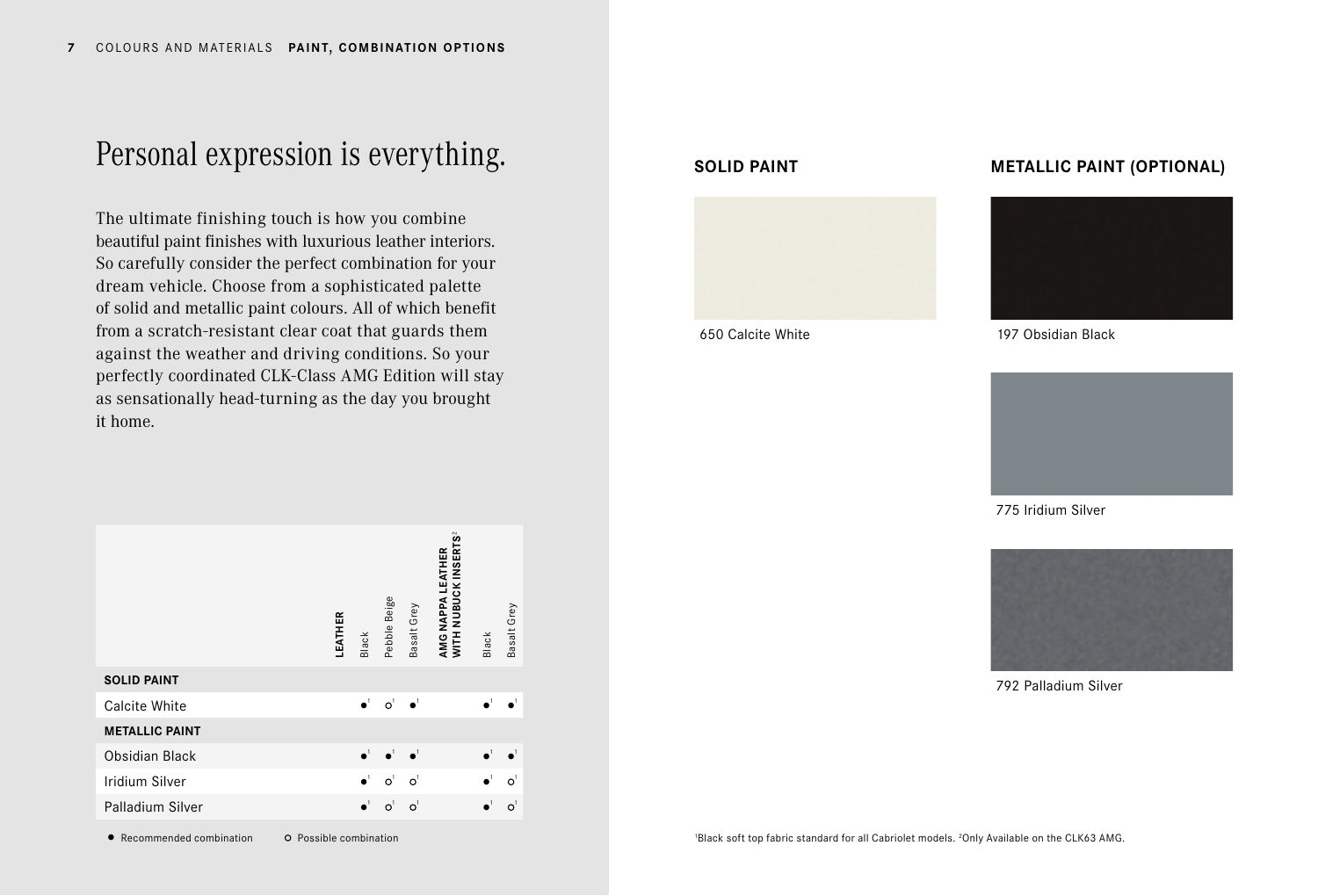# **LEATHER**



801 Black

811 Black

# **AMG NAPPA LEATHER WITH NUBUCK INSERTS**



# **SOFT-TOP FABRIC**



740 Black

# **TRIM**



731 Burl Walnut (high-gloss)



805 Pebble Beige



818 Basalt Grey



H70 AMG Aluminium



808 Basalt Grey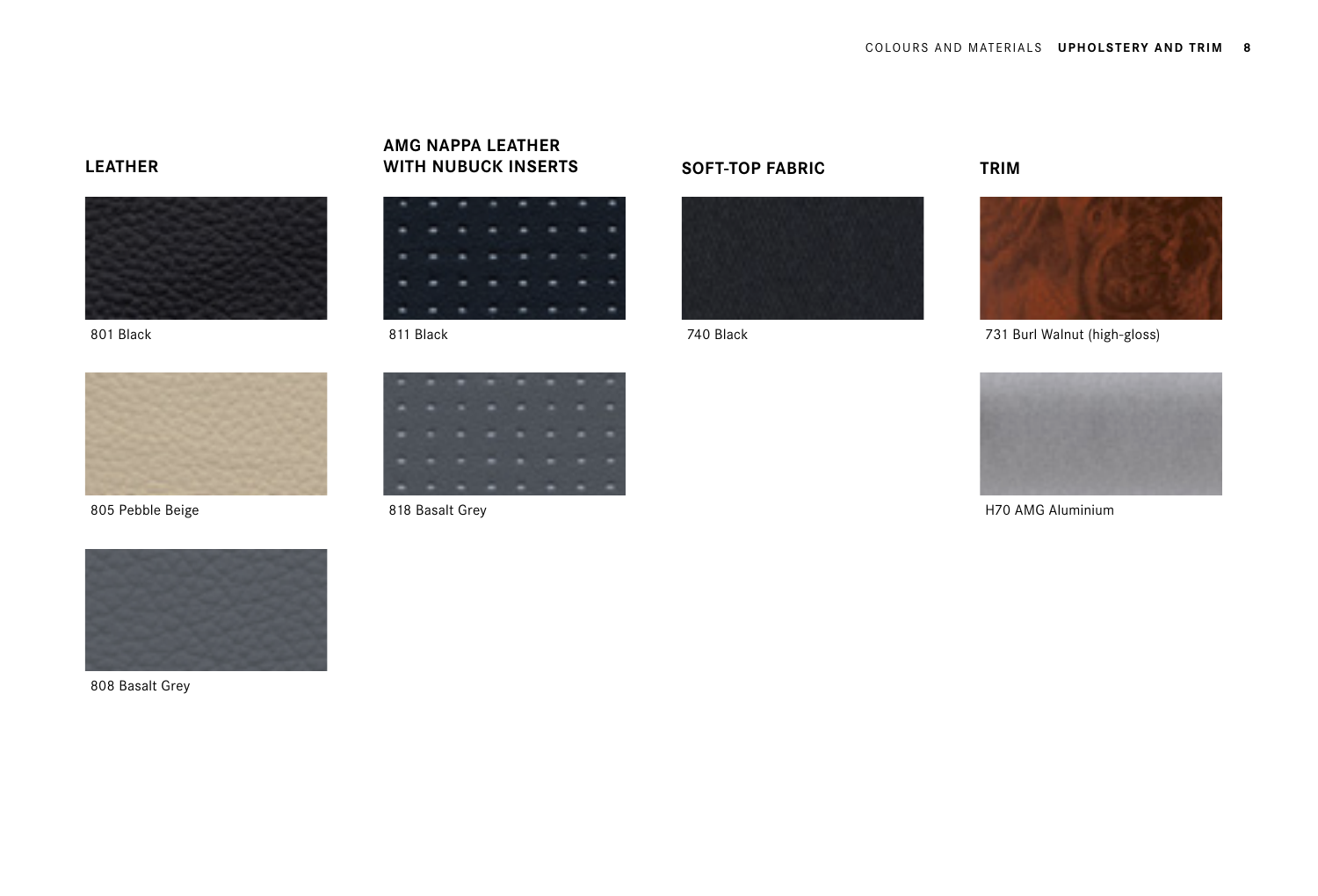# Seize the day.

Abundant luxury has arrived with the fully enhanced CLK-Class AMG Edition. Indulge in its sleek, sophistication – the perfect marriage of serene composure and controlled aggression. And now, in addition to its striking good looks and the effortless hum of its 6 and 8-cylinder engines, you'll also enjoy a highly civilized suite of premium extras to stir your senses and refine your driving experience. All at no additional cost to you. Added luxury for the privileged few.

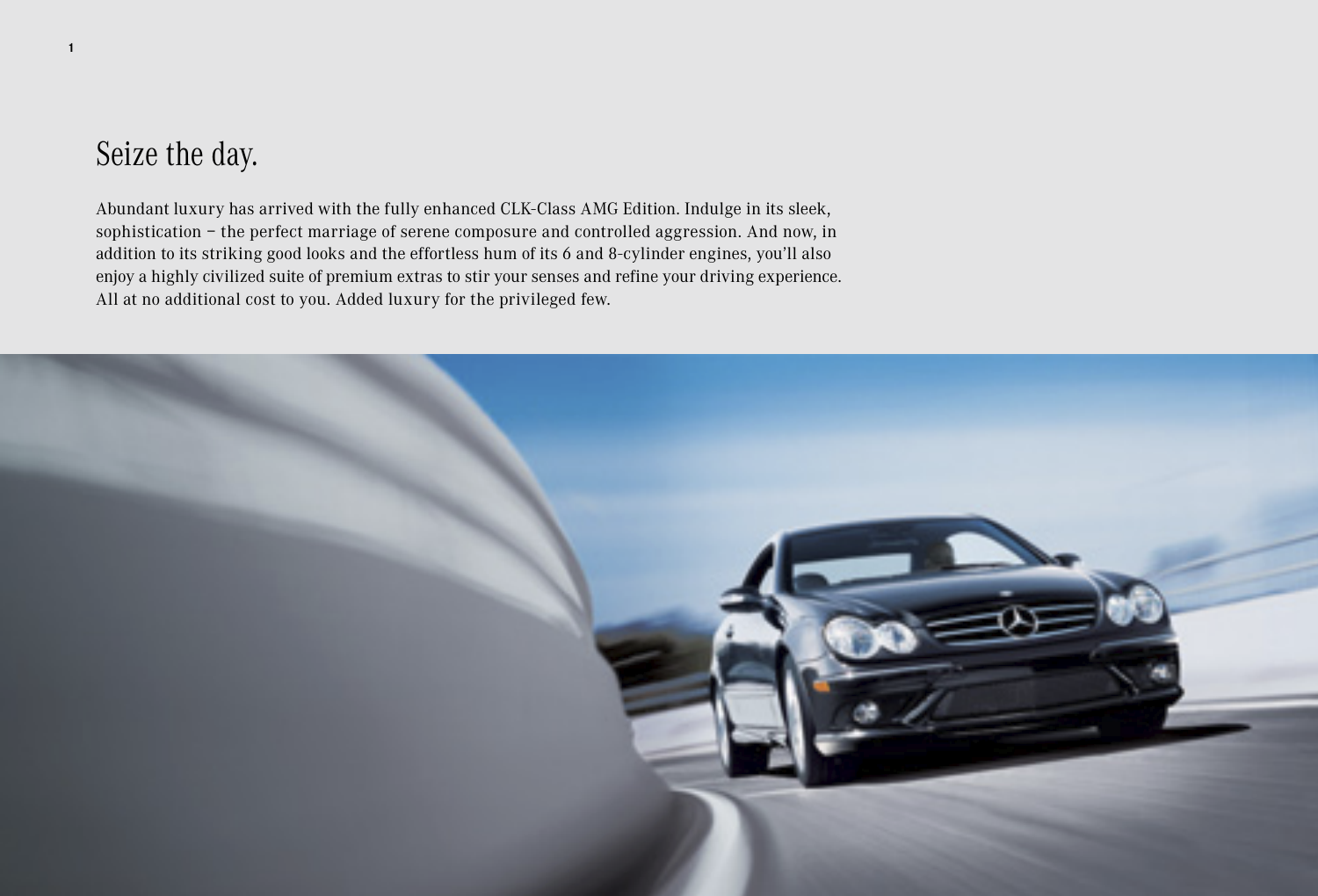| INDIVIDUAL EQUIPMENT (SELECTION)                                                                              | AMG Edition Coupe<br>CLK350 | CLK350<br>AMG Edition Cabriolet | CLK550<br>AMG Edition Coupe | CLK550<br>AMG Edition Cabriolet | CLK63<br>AMG Cabriolet | <b>INDIVIDUAL EQUIP</b>                      |
|---------------------------------------------------------------------------------------------------------------|-----------------------------|---------------------------------|-----------------------------|---------------------------------|------------------------|----------------------------------------------|
| <b>TRANSMISSION</b>                                                                                           |                             |                                 |                             |                                 |                        | Cross-drilled brake                          |
| 7G-TRONIC 7-speed automatic transmission                                                                      |                             |                                 |                             |                                 |                        | Electronically adjust                        |
| 7G-TRONIC 7-speed automatic transmission<br>with AMG SPEEDSHIFT enhancements                                  |                             |                                 |                             |                                 |                        | with turn signal indi<br>Heated windshield v |
| <b>TRACTION/STABILITY</b>                                                                                     |                             |                                 |                             |                                 |                        | with two-stage rain-                         |
| DIRECT CONTROL suspension                                                                                     |                             |                                 |                             |                                 |                        | Remote trunk releas                          |
| and speed-sensitive power steering                                                                            |                             |                                 |                             |                                 |                        | <b>Tinted glass</b>                          |
| Sport suspension<br>Electronic Stability Program (ESP®)                                                       |                             |                                 |                             |                                 |                        | Active Bi-Xenon hea<br>with washers and co   |
| including ABS and traction control (ASR)                                                                      |                             |                                 |                             |                                 |                        | <b>INTERIOR</b>                              |
| Brake Assist (BAS)                                                                                            |                             |                                 |                             |                                 |                        | 10-way power-adjus                           |
| Parameter steering                                                                                            |                             |                                 |                             |                                 |                        | with 3-position mem                          |
| AUDIO/VISUAL/COMMUNICATION                                                                                    |                             |                                 |                             |                                 |                        | Multicontour driver's                        |
| Auxiliary input in glove box                                                                                  |                             |                                 |                             |                                 |                        | Climate Comfort fro                          |
| COMAND APS with navigation                                                                                    | $\circ$                     | $\circ$                         | $\circ$                     | $\circ$                         |                        | (heated and ventilat                         |
| harman/kardon <sup>®</sup> LOGIC7 <sup>®</sup> surround sound system<br>with MP3-compatible 6-disc CD changer |                             |                                 |                             |                                 |                        | Split-folding rear sea                       |
|                                                                                                               |                             |                                 |                             |                                 |                        | Trunk pass-through                           |
|                                                                                                               |                             |                                 |                             |                                 |                        |                                              |
| SIRIUS Satellite Radio <sup>1</sup><br><b>EXTERIOR</b>                                                        |                             |                                 |                             |                                 |                        | Leather upholstery                           |
|                                                                                                               |                             |                                 |                             |                                 |                        | AMG Nappa leather                            |
| AMG 17" 5-spoke alloy wheels                                                                                  |                             |                                 |                             |                                 |                        |                                              |
| AMG 18" 5-twin spoke alloy wheels                                                                             |                             |                                 |                             |                                 |                        | Leather-wrapped mu<br>and shift knob         |
| AMG 18" 5-spoke alloy wheels<br><b>AMG Styling Package</b>                                                    |                             |                                 |                             |                                 |                        | Leather covered ste                          |

| INDIVIDUAL EQUIPMENT (SELECTION)                                                       | <b>AMG Edition Coupe</b><br>CLK350 | <b>AMG Edition Cabriolet</b><br><b>CLK350</b> | AMG Edition Coupe<br>CLK550 | <b>AMG Edition Cabriolet</b><br>CLK550 | CLK63<br>AMG Cabriolet |
|----------------------------------------------------------------------------------------|------------------------------------|-----------------------------------------------|-----------------------------|----------------------------------------|------------------------|
| Cross-drilled brake rotors with "Mercedes-Benz" calipers                               |                                    |                                               |                             |                                        |                        |
| Electronically adjustable heated exterior mirrors<br>with turn signal indicators       |                                    |                                               |                             |                                        |                        |
| Heated windshield washer system<br>with two-stage rain-sensing windshield wipers       |                                    |                                               |                             |                                        |                        |
| Remote trunk release                                                                   |                                    |                                               |                             |                                        |                        |
| <b>Tinted glass</b>                                                                    |                                    |                                               |                             |                                        |                        |
| Active Bi-Xenon headlamps<br>with washers and cornering lights                         |                                    |                                               |                             |                                        |                        |
| <b>INTERIOR</b>                                                                        |                                    |                                               |                             |                                        |                        |
| 10-way power-adjustable heated front seats<br>with 3-position memory                   |                                    |                                               |                             |                                        |                        |
| Multicontour driver's seat                                                             |                                    |                                               |                             |                                        |                        |
| <b>Climate Comfort front seats</b><br>(heated and ventilated, with perforated leather) | O                                  | O                                             | O                           | O                                      |                        |
| Split-folding rear seats                                                               |                                    |                                               |                             |                                        |                        |
| Trunk pass-through and ski bag                                                         |                                    |                                               |                             |                                        |                        |
| Leather upholstery                                                                     |                                    |                                               |                             |                                        |                        |
| AMG Nappa leather upholstery with Nubuck inserts                                       |                                    |                                               |                             |                                        |                        |
| Leather-wrapped multifunction steering wheel<br>and shift knob                         |                                    |                                               |                             |                                        |                        |
| Leather covered steering wheel                                                         |                                    |                                               |                             |                                        |                        |
| Burl Walnut wood trim (high-gloss)                                                     |                                    |                                               |                             |                                        | O                      |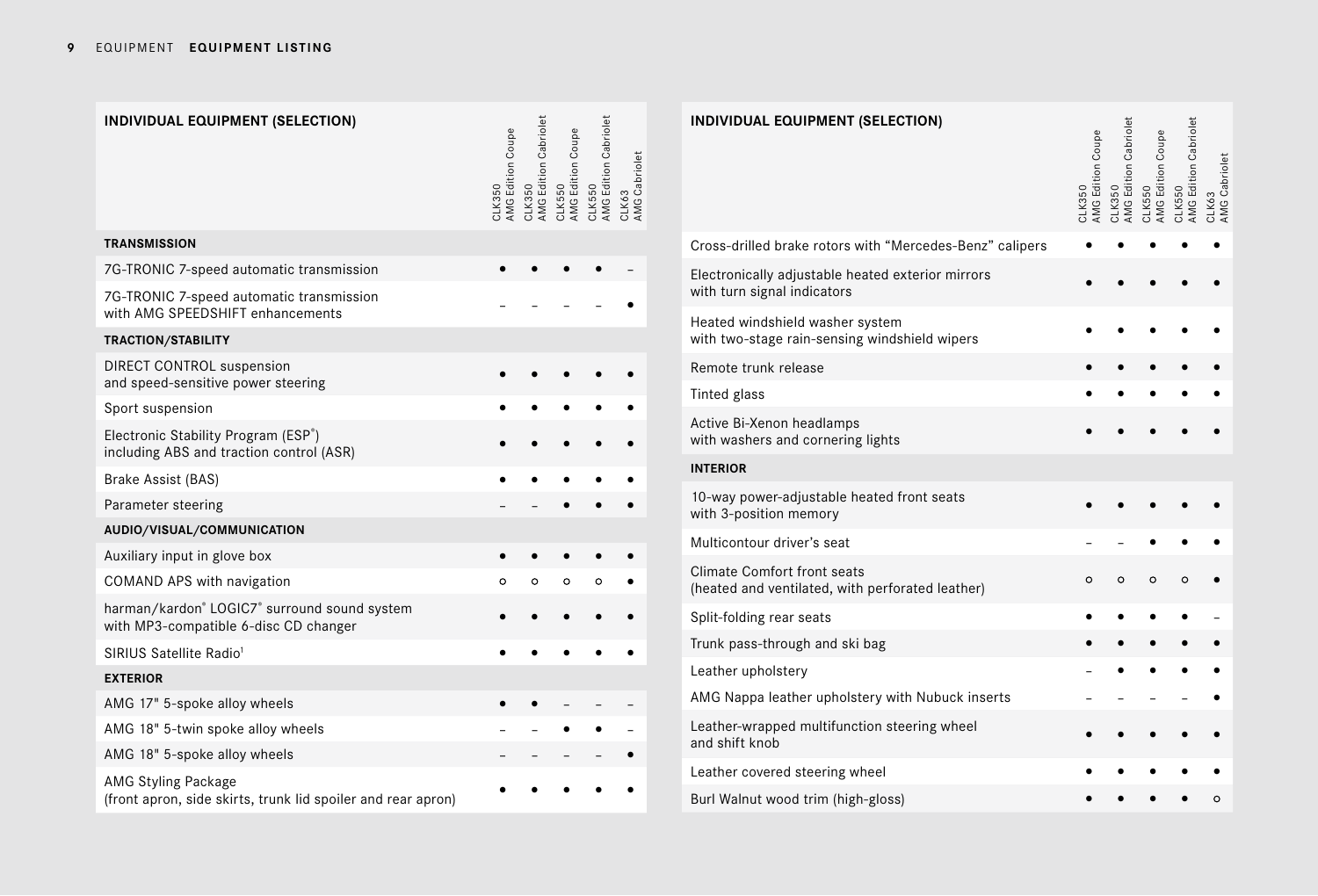$\frac{1}{2}$   $\frac{1}{2}$   $\frac{1}{2}$   $\frac{1}{2}$   $\frac{1}{2}$ 

| INDIVIDUAL EQUIPMENT (SELECTION)                                 | AMG Edition Coupe<br>CLK350 | <b>AMG Edition Cabriolet</b><br>CLK350 | AMG Edition Coupe<br>CLK550 | <b>AMG Edition Cabriolet</b><br>CLK550 | <b>AMG</b> Cabriolet<br>CLK63 |
|------------------------------------------------------------------|-----------------------------|----------------------------------------|-----------------------------|----------------------------------------|-------------------------------|
| <b>AMG Aluminium trim</b>                                        |                             |                                        |                             |                                        |                               |
| Rubber-studded aluminium pedals                                  |                             |                                        |                             |                                        |                               |
| Steering wheel shift paddles                                     |                             |                                        |                             |                                        |                               |
| Power-tilt/sliding glass sunroof                                 |                             |                                        |                             |                                        |                               |
| Rear window sunshade                                             | $\circ$                     |                                        | $\circ$                     |                                        |                               |
| Windscreen                                                       |                             |                                        |                             |                                        |                               |
| THERMATIC dual-zone automatic climate control                    |                             |                                        |                             |                                        |                               |
| THERMOTRONIC dual-zone automatic climate control                 |                             |                                        |                             |                                        |                               |
| Power-tilt/telescoping steering column<br>with 3-position memory |                             |                                        |                             |                                        |                               |
| Power windows with one-touch express up and down                 |                             |                                        |                             |                                        |                               |
| Auto-dimming mirrors (rearview and driver's side)                |                             |                                        |                             |                                        |                               |
| Illuminated visor vanity mirrors                                 |                             |                                        |                             |                                        |                               |
| Entrance lighting                                                |                             |                                        |                             |                                        |                               |
| <b>CONVENIENCE</b>                                               |                             |                                        |                             |                                        |                               |
| Cruise control                                                   |                             |                                        |                             |                                        |                               |
| Integrated garage door opener                                    |                             |                                        |                             |                                        |                               |
| SmartKey with panic button                                       |                             |                                        |                             |                                        |                               |
| KEYLESS-GO                                                       | $\circ$                     | $\circ$                                |                             |                                        |                               |
| PARKTRONIC                                                       |                             |                                        |                             |                                        |                               |

### **INDIVIDUAL EQUIPMENT (SELECTION)**

| INDIVIDUAL EQUIPMENT (SELECTION)                                                                   | AMG Edition Coupe<br>CLK350 | Cabriolet<br><b>AMG</b> Edition<br>CLK350 | Coupe<br>CLK550<br>AMG Edition ( | Cabriolet<br>CLK550<br>AMG Edition C | CLK63<br>AMG Cabriolet |
|----------------------------------------------------------------------------------------------------|-----------------------------|-------------------------------------------|----------------------------------|--------------------------------------|------------------------|
| <b>SAFETY</b>                                                                                      |                             |                                           |                                  |                                      |                        |
| Dual-front air bags, head/thorax side air bags<br>and window curtain air bags                      |                             |                                           |                                  |                                      |                        |
| Rollover protection with crash sensor                                                              |                             |                                           |                                  |                                      |                        |
| Crash-responsive NECK-PRO front head restraints                                                    |                             |                                           |                                  |                                      |                        |
| 3-point seat belts (four), height-adjustable in front,<br>with automatic height adjustment in rear |                             |                                           |                                  |                                      |                        |
| Anti-theft alarm system                                                                            |                             |                                           |                                  |                                      |                        |
| <b>ISOFIX child seat mounts</b>                                                                    |                             |                                           |                                  |                                      |                        |
| First aid kit                                                                                      |                             |                                           |                                  |                                      |                        |
| Tire Pressure Loss Warning System                                                                  |                             |                                           |                                  |                                      |                        |
| TeleAid Emergency Calling System <sup>2</sup>                                                      |                             |                                           |                                  |                                      |                        |
|                                                                                                    |                             |                                           |                                  |                                      |                        |

• Standard • O Optional • Not Available

1 © 2008 SIRIUS Satellite Radio Inc. "SIRIUS", the SIRIUS dog logo and related marks are trademarks of SIRIUS Satellite Radio Inc. Complimentary 6 months of service included. Monthly subscription required for service thereafter. 2 Subscription is required for service to be active. TeleAid operates only where cellular and Global Positioning System coverage is available.